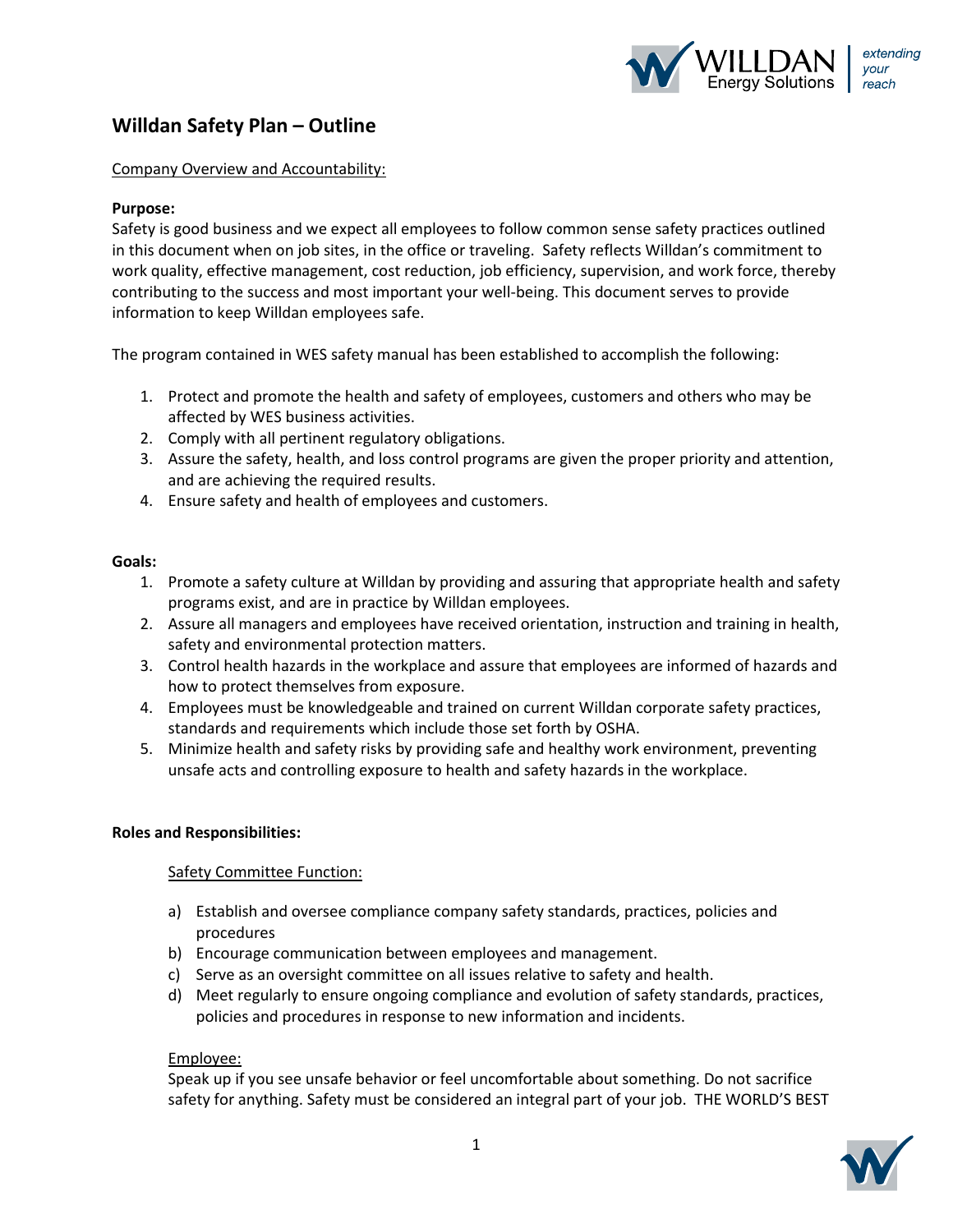

KNOWN SAFETY EQUIPMENT CANNOT PREVENT ALL INJURIES AND WILL NEVER REPLACE A KNOWLEDGEABLE AND CAREFUL PERSON.

- a) The direct responsibility of all employees is that no job should be performed without including following safety practices and procedures
- b) Employees have the responsibility to ensure that they follow safety rules and precautions to protect themselves, fellow workers and others.
- c) Employees must:
	- a. Read and acknowledge that they understand WES's Safety and Health, Drug Policies.
	- b. Observe all safety rules and regulations (i.e. WES Safety and Health, Drug Policies and the OSHA safety Standards, and all other state and local requirements).
	- c. Attend Safety Meetings conducted by WES.
	- d. Use and maintain all personal safety devices provided.
	- e. Maintain and properly use all tools under your control.
	- f. Correct all unsafe conditions and practices and report them along with all near misses to your supervisor for discussion in the weekly meeting. (There will be no retaliation or discipline against any employee reporting unsafe practices and/or unsafe conditions.)
	- g. Report any injury resulting in loss of consciousness, loss of time, or the inability to perform the duties of your regular job to your supervisor and document the incident

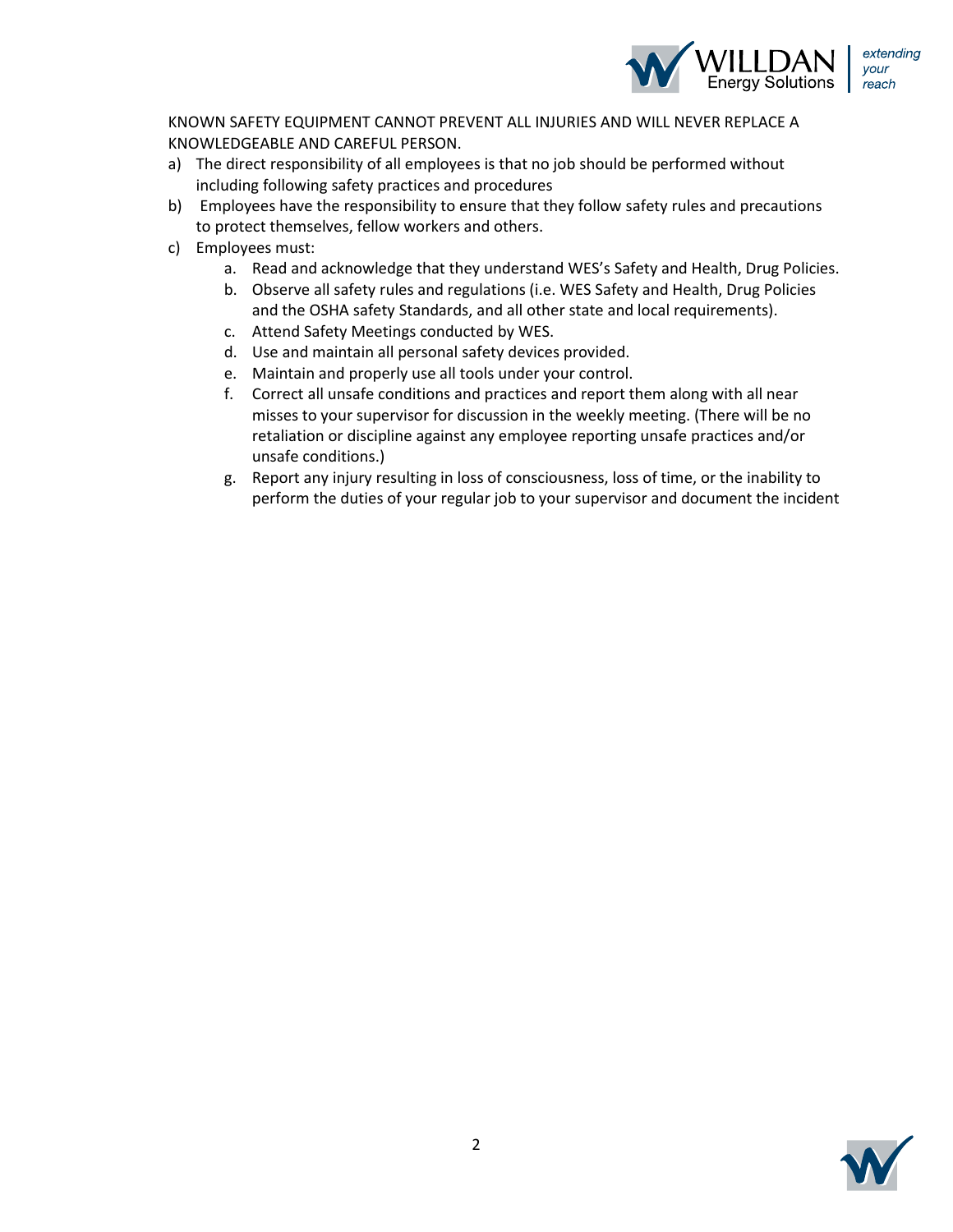

# **Willdan Safety Plan**

# Table of Contents

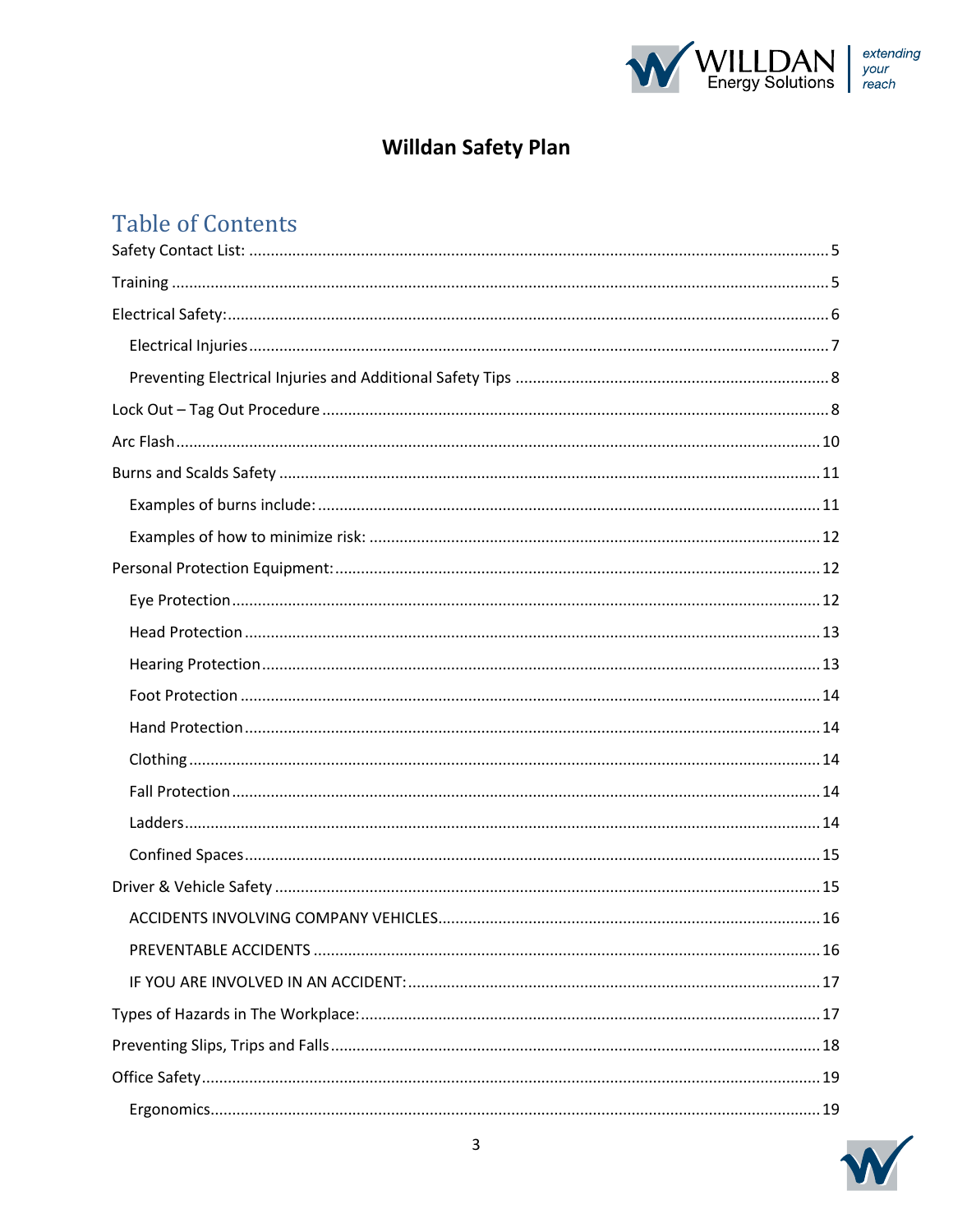

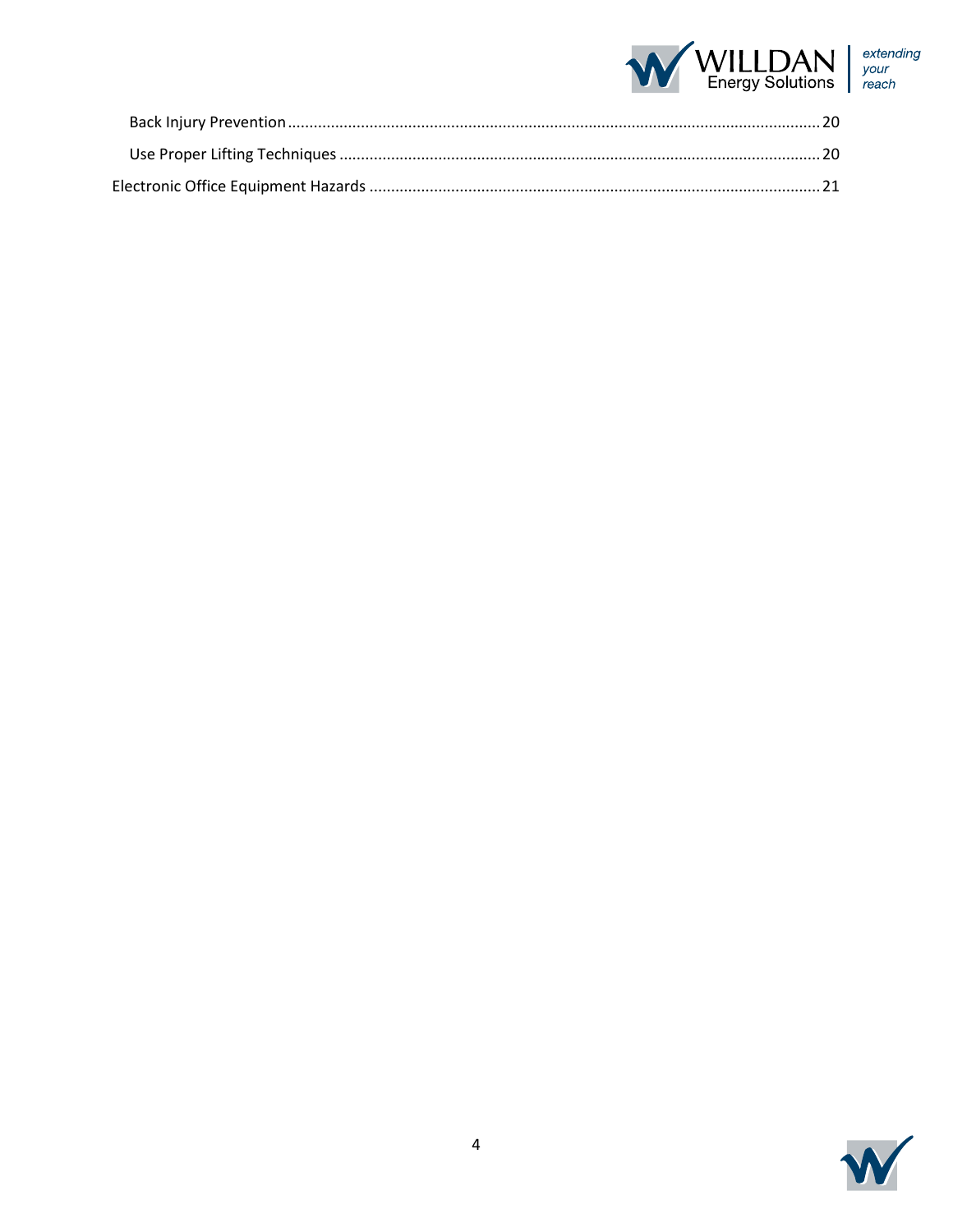

# Safety Contact List:

- Safety Manager: Jared Strebel
- Azusa Safety Contact: Ian Villazana
- Oakland Safety Contact: Shafi Amoni
- San Diego Safety Contact: Jared Strebel

# **Training**

With the Occupational Safety and Health Act of 1970, Congress created the Occupational Safety and Health Administration (OSHA) to assure safe and healthful working conditions for working men and women by setting and enforcing standards and by providing training, outreach, education and assistance. OSHA has both federal and state requirements for employees and employers.

#### **Types of training that exist**

The OSHA Outreach Training Program provides training for workers and employers on the recognition, avoidance, abatement, and prevention of safety and health hazards in workplaces. The program also provides information regarding workers' rights, employer responsibilities, and how to file a complaint. This is a voluntary program and does not meet training requirements for any OSHA standards. Employers are responsible for providing additional training for their workers on specific hazards of their job as noted in many OSHA standards.

Through this program, workers can attend 10-hour or 30-hour classes delivered by OSHA-authorized trainers. The 10-hour class is intended for entry level workers, while the 30-hour class is more appropriate for workers with some safety responsibility such as supervisors. There are four types of classes to choose from: Construction, General Industry, Maritime, or Disaster Site.

#### **Willdan Training Requirements**

Willdan requires employees who perform site audits and/or those who are regularly handling or near site equipment to receive training on OSHA 10-hour Outreach Training Program for the General Industry. Supervisors and Safety Managers are required to receive OSHA 30-hour Outreach Training Program for the General Industry. Willdan will also hold mandatory monthly safety briefs as reminders for employees to stay safe in the workplace. Additional trainings may also be held as a result of incidents or to review particular cases.

#### **Resources**

https://www.osha.gov/dte/outreach/index.html https://www.osha.gov/Publications/osha2254.pdf https://www.osha.gov/dte/training\_policy.html

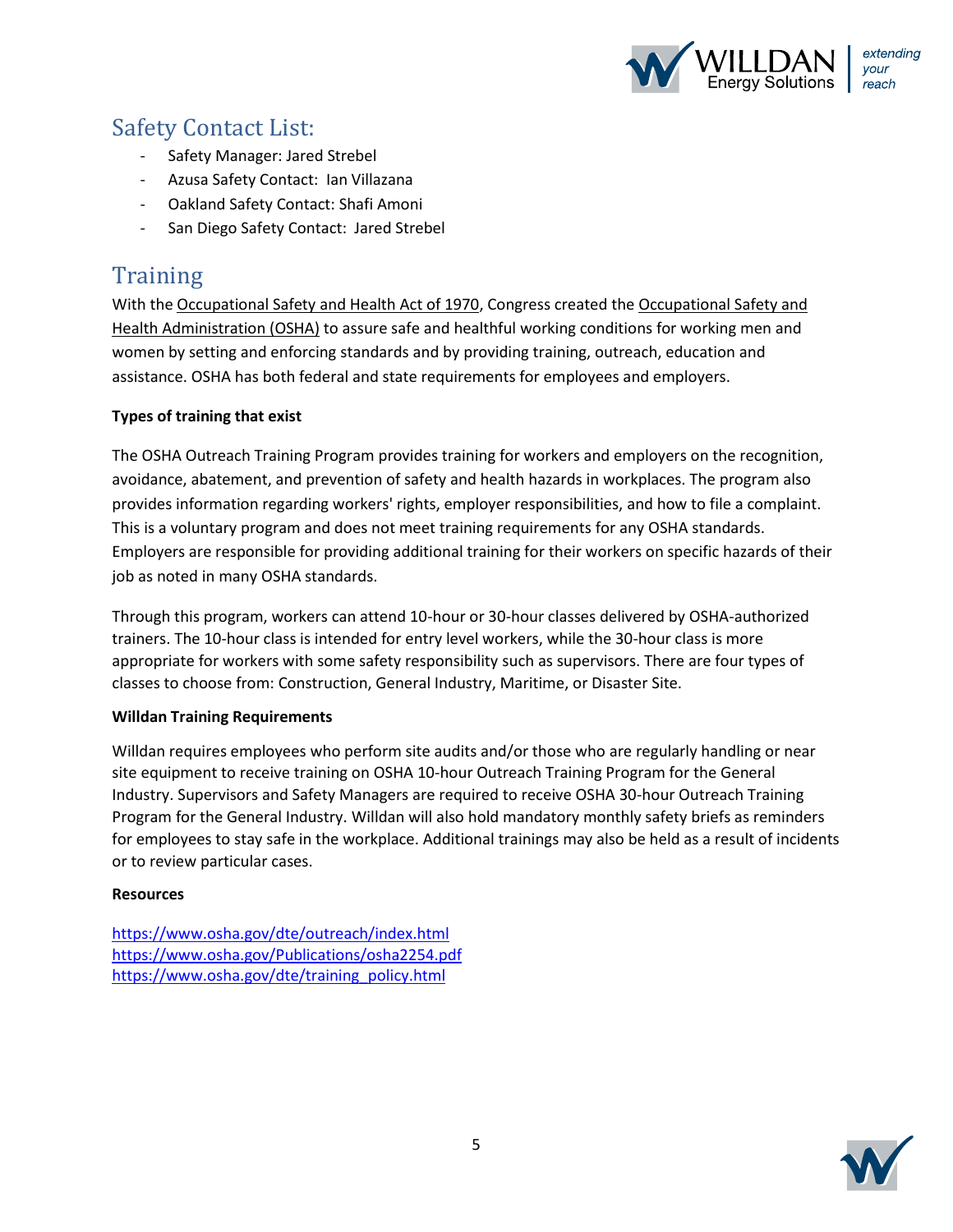



# Electrical Safety:

Only qualified persons shall repair, test, or connect (other than plug in) electrical equipment. All hand tools should be visually inspected for damage, upon use. Do not operate any type of electrical equipment while standing in water or wearing wet clothing. Electrical equipment shall be de‐energized and locked and tagged out before any electrical work is performed.

Policy on installing loggers or using volt meters on electrical equipment:

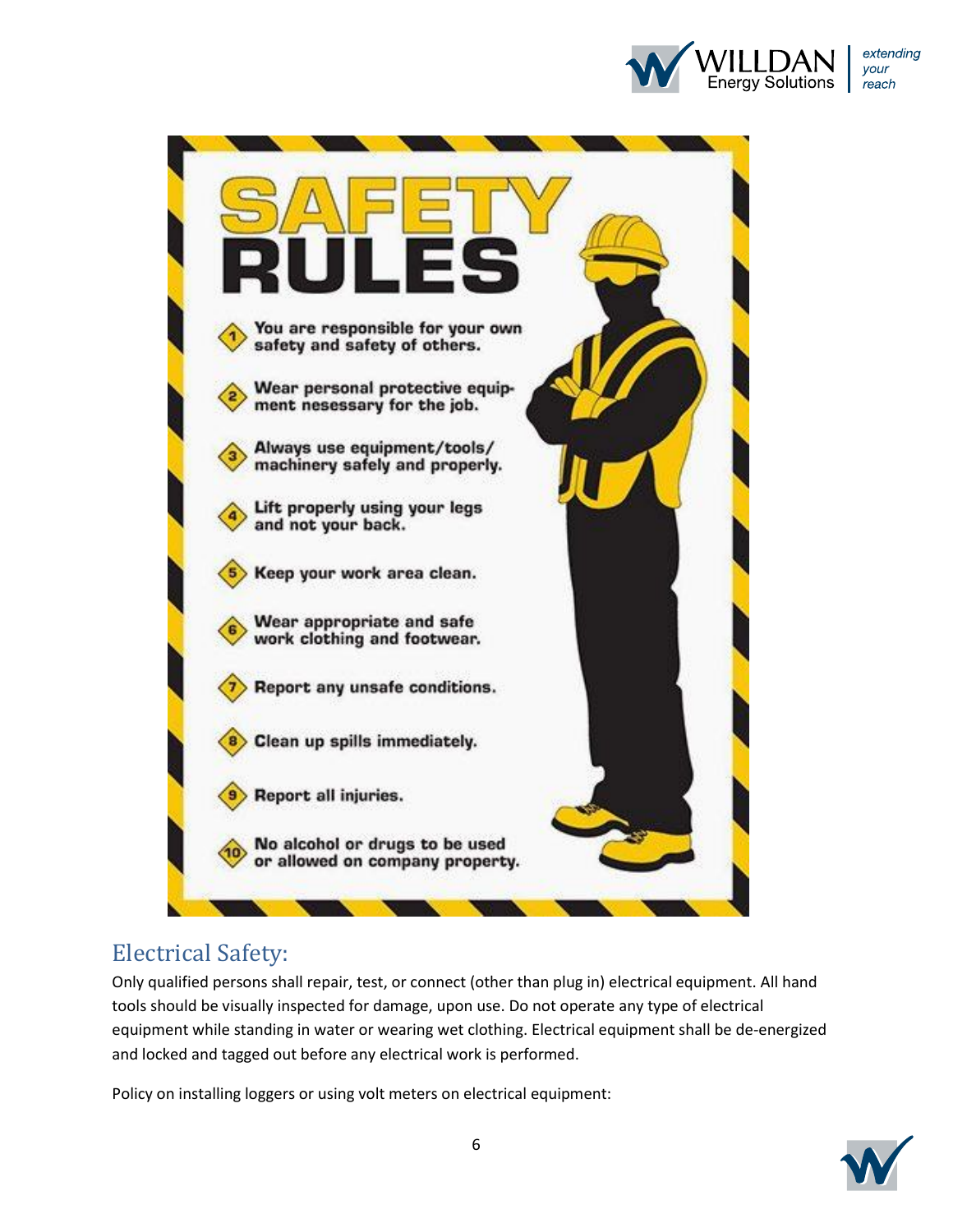

**Willdan's employees are not permitted to open electrical panels, install loggers, check voltages etc. Employees must coordinate with site personnel to have someone who is qualified to work with electrical equipment and authorized by the client perform this work. Furthermore, Willdan employees are required to maintain a safe distance from electrical equipment when work is being performed and are not permitted to physically assist with this type of work. The ONLY Exception to this policy is when Willdan employees have received proper training certifications, have the necessary equipment and are explicitly authorized by Willdan's engineering and safety managers. All certifications must be current and all equipment used must meet electrical safety standards pertaining to their proper use.** 

The voltage of the electricity and the available electrical current in regular businesses and homes has enough power to cause death by electrocution. Even changing a light bulb without unplugging the lamp can be hazardous because coming in contact with the "hot", "energized" or "live" part of the socket could kill a person.

All electrical systems have the potential to cause harm. Electricity can be either "static" or "dynamic." Dynamic electricity is the uniform motion of electrons through a conductor (this is known as electric current). Conductors are materials that allow the movement of electricity through it. Most metals are conductors. The human body is also a conductor. This document is about dynamic electricity.

Electric current cannot exist without an unbroken path to and from the conductor. Electricity will form a "path" or "loop". When you plug in a device (e.g., a power tool), the electricity takes the easiest path from the plug-in, to the tool, and back to the power source. This is also known as creating or completing an electrical circuit.

### Electrical Injuries

People are injured when they become part of the electrical circuit. Humans are more conductive than the earth (the ground we stand on) which means if there is no other easy path, electricity will try to flow through our bodies.

There are four main types of injuries: electrocution (fatal), electric shock, burns, and falls. These injuries can happen in various ways:

- Direct contact with exposed energized conductors or circuit parts. When electrical current travels through our bodies, it can interfere with the normal electrical signals between the brain and our muscles (e.g., heart may stop beating properly, breathing may stop, or muscles may spasm).
- When the electricity arcs (jumps, or "arcs") from an exposed energized conductor or circuit part (e.g., overhead power lines) through a gas (such as air) to a person who is grounded (that would provide an alternative route to the ground for the electrical current).
- Thermal burns including burns from heat generated by an electric arc, and flame burns from materials that catch on fire from heating or ignition by electrical currents or an electric arc flash. Contact burns from being shocked can burn internal tissues while leaving only very small injuries on the outside of the skin.

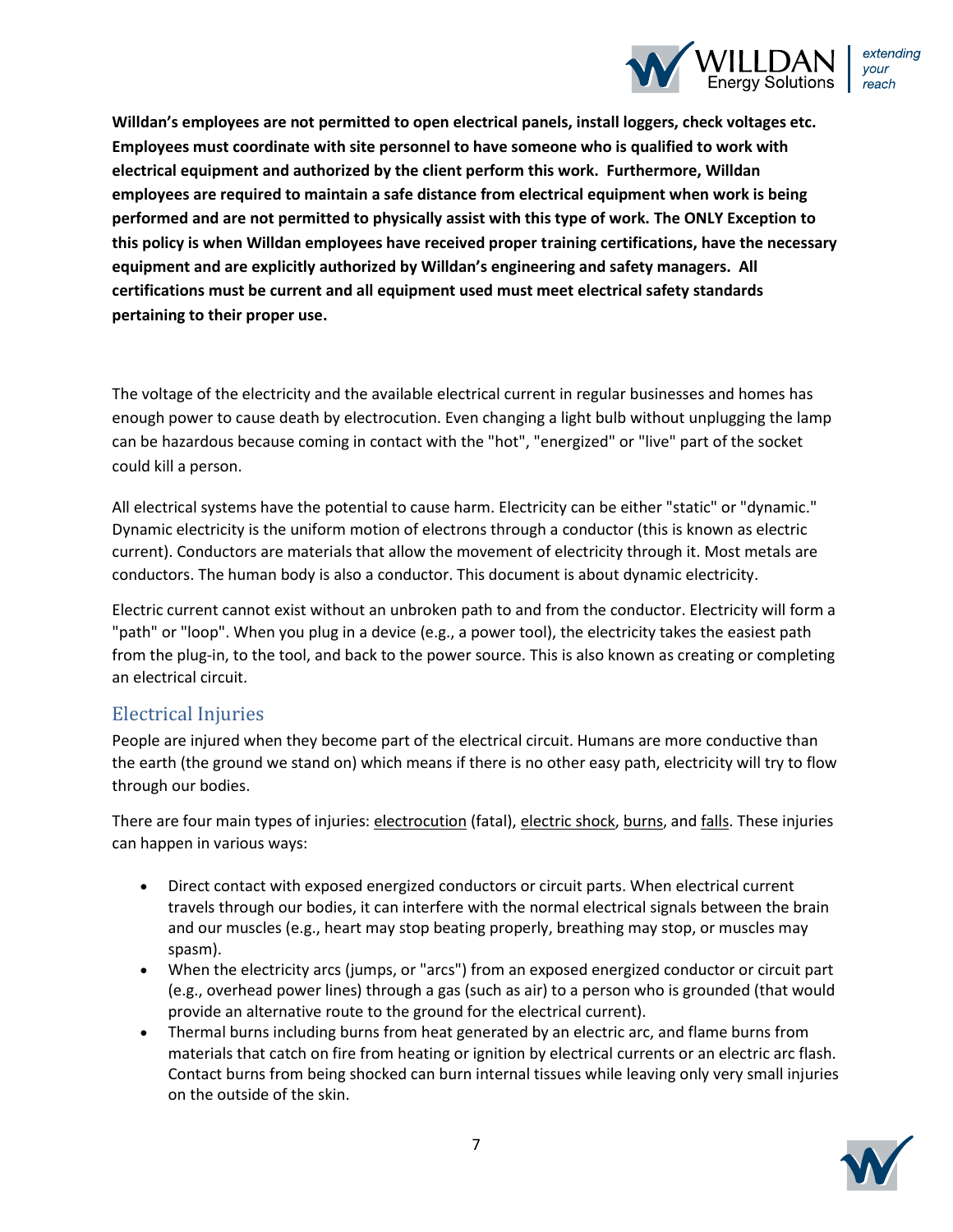

- Thermal burns from the heat radiated from an electric arc flash. Ultraviolet (UV) and infrared (IR) light emitted from the arc flash can also cause damage to the eyes.
- An arc blast can include a potential pressure wave released from an arc flash. This wave can cause physical injuries, collapse your lungs, or create noise that can damage hearing.
- Muscle contractions, or a startle reaction, can cause a person to fall from a ladder, scaffold or aerial bucket. The fall can cause serious injuries.

## Preventing Electrical Injuries and Additional Safety Tips

- Identify the electric shock and arc flash hazards, as well as others that may be present.
- Treat de-energized electrical equipment and conductors as energized until lockout/tagout, test, and ground procedures are implemented.
- Keep equipment such as ladders, cranes, man-lifts, and scaffolds away from power lines and live electrical wires.
- Know where the breakers and boxes are located in case of an emergency. Do not block access to circuit breakers or fuse boxes.
- $\bullet$  Use the right tools for the job.
- Only use tools that are in good repair.
- Isolate equipment from energy sources.
- Assume that all overhead wires are energized and have high voltage.
- Never touch a fallen overhead power line.
- Inspect portable cord-and-plug connected equipment, extension cords, power bars, and electrical fittings for damage or wear before each use. Repair or replace damaged equipment immediately.
- Be aware that unusually warm or hot outlets may be a sign that unsafe wiring conditions exists.
- Unplug any cords or extension cords to these outlets and do not use until a qualified electrician has checked the wiring.
- Do not use outlets or cords that have exposed wiring.
- Do not use portable cord-and-plug connected power tools with the guards removed.
- Do not touch a person or electrical apparatus in the event of an electrical accident. Always disconnect the power source first.

# Lock Out – Tag Out Procedure

The following procedure describes lock out – tag out requirements. Willdan employees should be aware of lock out – tag out procedures to ensure that when assessing, working with or around equipment that has the potential to inflict injury or electrocution, that the equipment is energized and locked out – tagged out.

- 1. Before work is performed on, in, or near equipment, circuits and /or controls which cause bodily injury by contact with electrically energized parts, by accidental start‐up of machinery, by release of acids, corrosives, flammable or other hazardous materials or electrical circuits shall be de-energized, valves shall be closed, pressures shall be bled off, hazardous materials shall be drained from lines and/or vessels when necessary.
- 2. Once is has been determined that all equipment, circuits and systems have been rendered safe for work, the appropriate tags and locks shall be placed on equipment, circuits, and/or controls

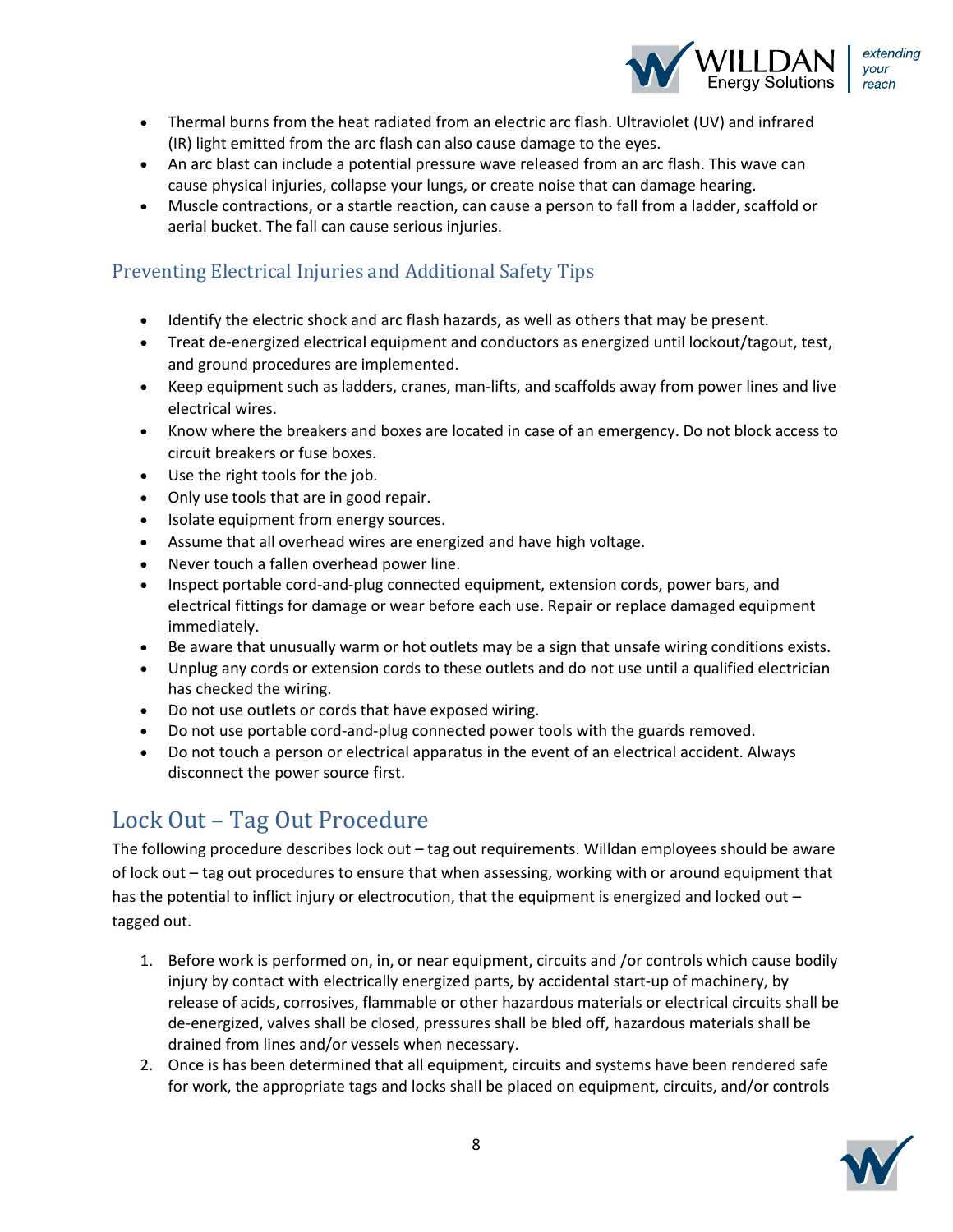

associated with electrical disconnects, valves and wherever else required to prevent the accidental start‐up of the equipment, circuits or systems being worked on.

- 3. Method for tagging and/or locking out equipment or control systems. The following is a basis for implementation of job-site lock-out/tag-out procedure. In many instances, particular requirements will dictate variances from this procedure, however, any change or variance must be viewed with caution and possible contingencies accounted for at all times.
	- a. Identify Equipment. Determine which equipment is involved with work to be performed.
	- b. Determine Availability. Project supervision, if necessary in conjunction with customer/client representatives, will make available systems and equipment, and must ensure that normal operation of associated equipment will not interfere or cause activation of systems or equipment to be worked on.
	- c. De‐Energized Equipment. Place all electrical disconnects in the off position and/or close all valves which have the capability of energizing the equipment, controls, and systems.
	- d. Lockout Equipment. After de‐energizing and/or closing of valves, the individual(s) who will accomplish the work will place a lockout mechanism in such a way as to prevent the operation of or energizing the equipment controls and/or systems.
	- e. Check for Safety. The supervisor in charge of the work to be performed will physically inspect the equipment, systems, and/or controls prior to the actual work operation taking place. The supervisor will also make certain, through the use of testing equipment, all switches and/or systems are physically inoperative, that all fluid pressures are bled off, that all stored electrical charges (i.e., static, capacitance, etc.) are discharged, and if necessary all hazardous materials are drained and removed from the immediate work area.
	- f. Removal of Lockout Mechanisms. After each portion of the work is completed, the individual who places the lockout mechanism will be responsible for its immediate removal. If, in the case where more than one work operation is being performed on a piece of equipment, system, or controls, it will be necessary for each individual to remove their lockout mechanism immediately after their work task has ended. The last individual to remove their lockout mechanism must notify the supervisor in charge that all work has been completed. It will then be the responsibility of that supervisor to ensure that indeed all activities have been completed prior to the release of the equipment and/or system for normal operation.
	- g. Removal of the Tag-out Mechanisms / Re‐Energizing. The individual who places a lockout mechanism on an electrical, disconnect, valve, or control system is the only one who is permitted to remove it. However, if an individual forgets to remove the lockout mechanism, all attempts must be made by the appropriate supervisor to contact the individual to arrange for lockout mechanism removal. If the individual is unavailable, only then after the physical inspection has determined that all work has been completed and the safety of equipment, systems, or controls is ensured, can the lockout mechanism be removed.
		- i. When re-energizing equipment a qualified person must make test and visual inspection to verify locks, electrical, jumpers, cords, grounds, and other related devices have been removed.
		- ii. When removing the lock-out/tag-out mechanism/re‐energizing employees must be made aware the locks and tags have been removed in that particular work area.
		- iii. There must also be a visual inspection to determine no one is in the area and everyone is clear of all energized circuits, controls, and equipment.

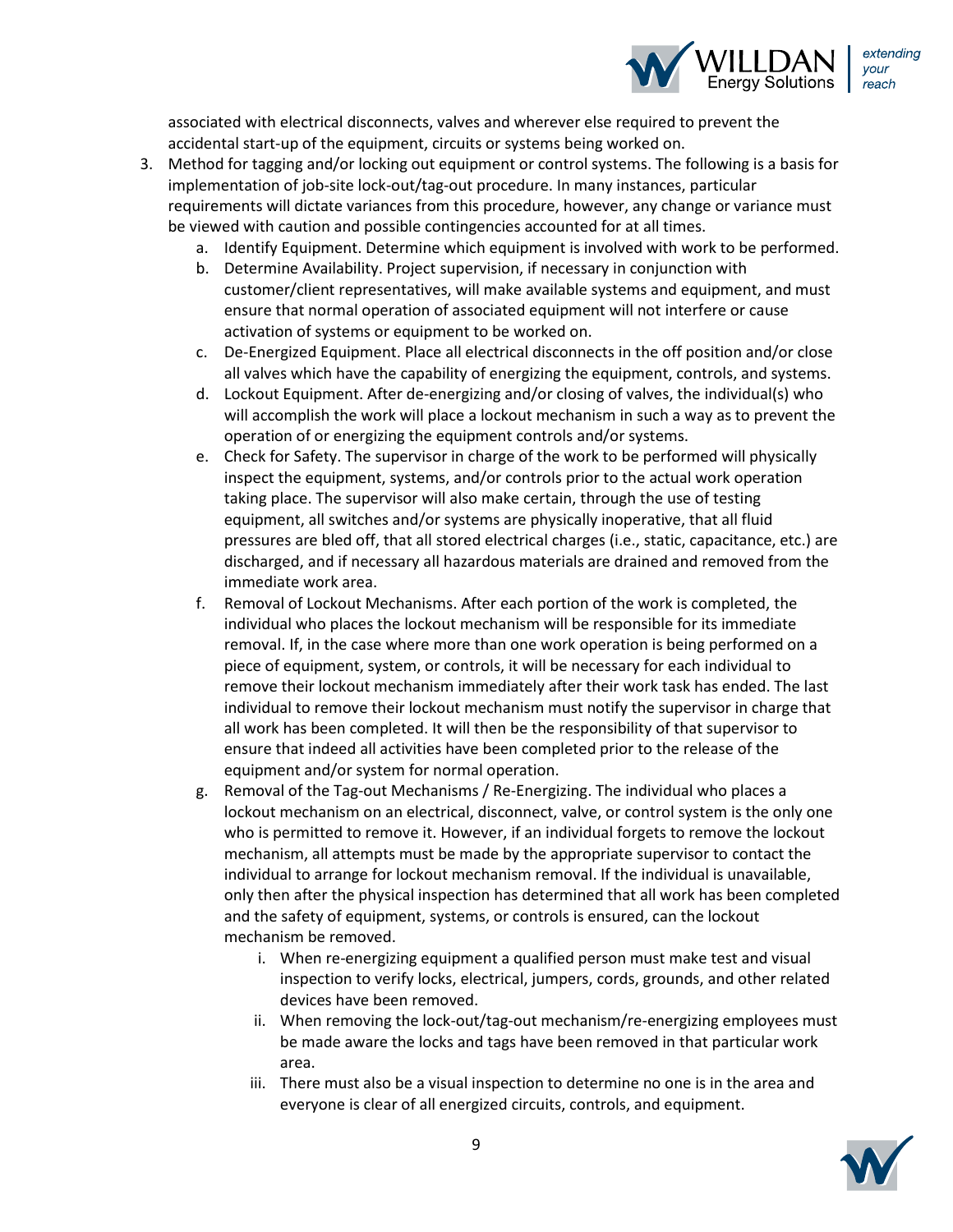

## Arc Flash

An arc flash is an undesired electric discharge that travels through the air between conductors or from a conductor to a ground. The resulting explosion can cause fires and serious harm to equipment and people.

The temperature of an arc flash may exceed 35,000 degrees Fahrenheit, which is capable of vaporizing metal and sending a blast of plasma and molten metal in all directions with extreme force. The higher the voltage, the higher the risk. Damage is caused both by the explosion of the arc flash and by the heat radiating from the blast. The results are often violent and when a human is in close proximity to the arc flash, serious injury and even death can occur.

Arc flash can be caused by many things including:

- Dust
- Dropping tools
- Accidental touching
- Condensation
- Material failure
- Corrosion
- Faulty Installation

Three factors determine the severity of an arc flash injury:

- Proximity of the worker to the hazard
- Temperature
- Time for circuit to break

Because of the violent nature of an arc flash exposure when an employee is injured, the injury is serious – even resulting in death. It's not uncommon for an injured employee to never regain their past quality of life.

Typical Results from an Arc Flash:

- Burns (Non FR clothing can burn onto skin)
- Fire (could spread rapidly through building)
- Flying objects (often molten metal)
- Blast pressure (upwards of 2,000 lbs. / sqft)
- Sound Blast (noise can reach 140 dB loud as a gun)
- Heat (upwards of 35,000 degrees F)

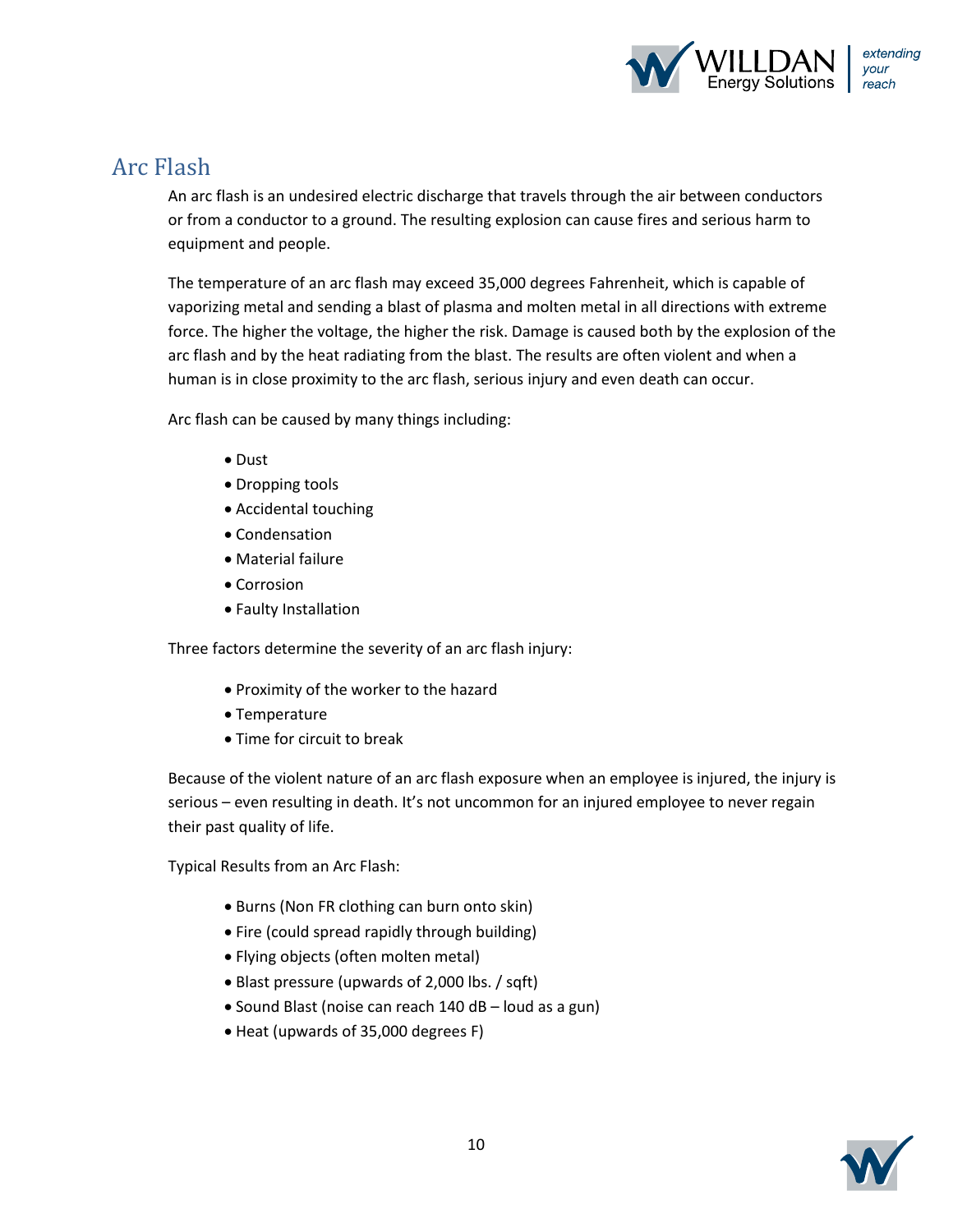



Understanding the Arc Flash Warning Labels Each piece of equipment operating at 50 volts or more and not put into a de-energized state must be evaluated for arc flash and shock protection. This evaluation will determine the actual boundaries (i.e. prohibited, limited, restricted etc.) and will inform the employee of what PPE must be worn. Once the evaluation is complete an Arc Flash Hazard warning label must be affixed to the equipment and readily accessible to employees who may work on the energized equipment

# Burns and Scalds Safety

Burns are injuries caused by heat (e.g. fire), electricity, chemicals, light, radiation or friction. The severity of burns is measured with four levels. Scalds occur where burns are created by hot liquids (like boiling water, steam, or oil heated for cooking). These are generally first or second-degree burns.

## Examples of burns include:

- first-degree burns (superficial burns) like mild sunburn affect only your outer layer of skin. Your burn site may be red, painful, dry, but generally has no blisters
- x **second-degree burns** (partial thickness) that are often caused by scalds, flames or when you touch hot objects. Your burn site will appear red, blistered, wet and shiny, swollen and painful. These burns often appear white and are at risk of infection
- x **third-degree burns** (full thickness) where your outer, and inner layers of skin (that is the dermis) are destroyed. Third-degree burns may also damage your underlying bones, muscles, and tendons. The

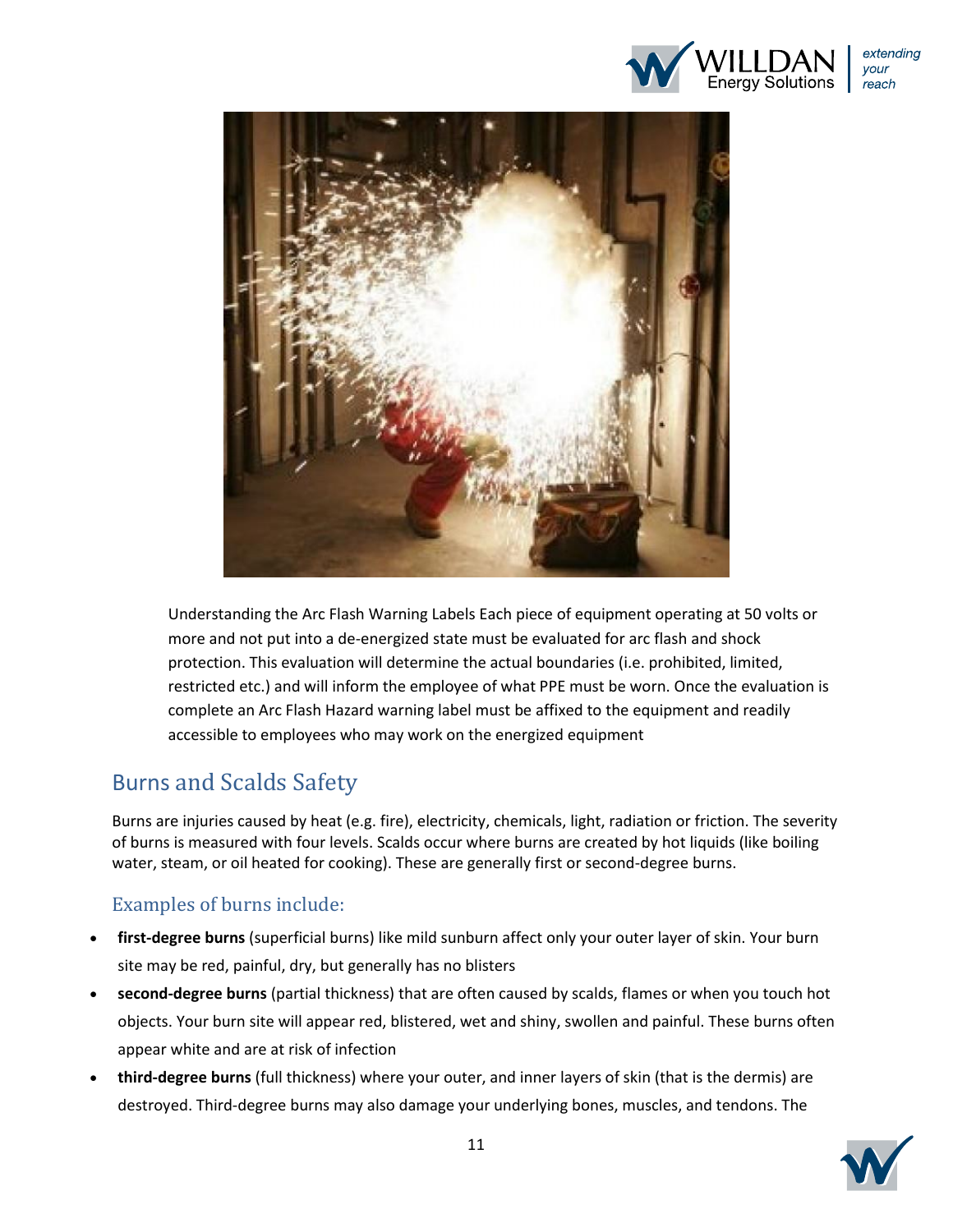

burned skin is stiff and white, black, yellow or brown, dry and leathery and painless because the nerve endings have been burned. These burns are often caused by scalding liquid, prolonged contact with a hot object, corrosive chemicals, and contact with fire or electricity. You may need skin grafts, surgery and intensive care to prevent infection.

## Examples of how to minimize risk:

- Wear the required protective equipment when dealing with steam or hot liquids.
- Listen for any unusual noises or sounds coming from the equipment and stay alert.
- Always use a buddy system when dealing with dangerous equipment.
- Start-up and shutdown are the biggest risks, make sure you follow the correct procedures and ask for help if you are unsure.
- Make sure the equipment is up to date.
- Locate the emergency exit in case of any incident. Make sure the exit route is clear of any possible obstruction.
- Follow any other safety procedures listed for the equipment or by the site personnel.

# Personal Protection Equipment:

Personal Protective Equipment is one of the most effective means of protecting yourself from hazards that are directly related to the task being completed.

### Eye Protection

Eye injuries are one of the most frequent causes of injury. The following are the requirements for wearing eye protection.

Eye protection is required on all projects in the area when the following conditions exist:

- 1. All types of hammers, saws, chipping tools, brooms, grinders, impact tools, and drills, chemicals, hazardous substances such as insulation, concrete mix, and other substances which create hazardous dust, mists, and fumes, including concrete pouring, dry packing, and grouting.
- 2. Employees, visitors, and vendors who are in the immediate area of the above operations will also be required to wear eye protection gear.
- 3. Approved eye protection, such as safety glasses, face shields, burning goggles, welding helmets, chemical goggles, will be provided and is required on all activities where the potential of any eye injury exists.

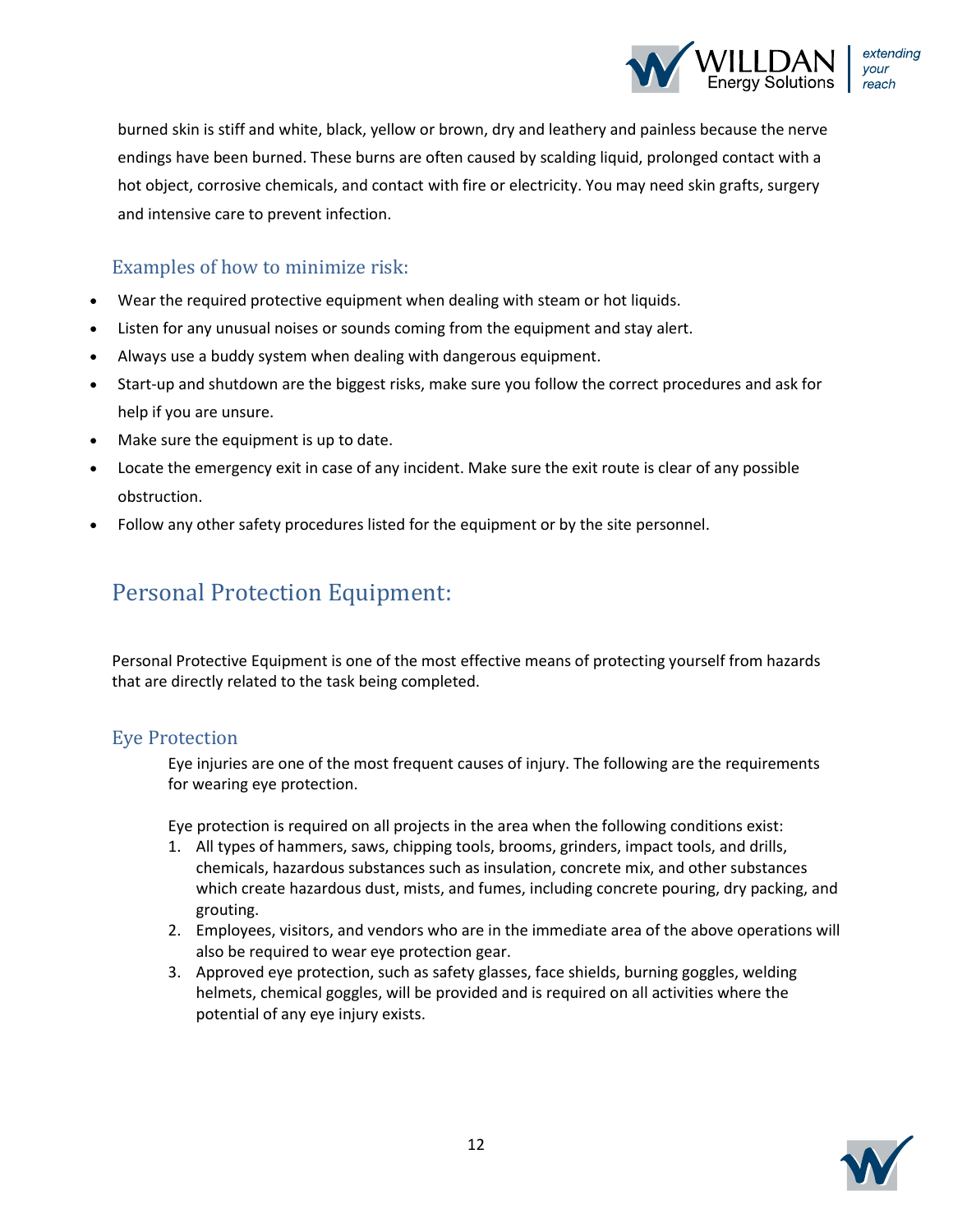



### Head Protection

Hard hats are to be worn correctly, at construction zones or as required by the facility/customer, or where the possibility of damage to the head from impact of falling objects exist.

### Hearing Protection

All employees required to work in an area where the noise is above the acceptable sound levels will be issued and required to wear hearing protection.

Since conditions are changing constantly in the area where you work, an easy rule of thumb to follow for the use of hearing protection is: "IF YOU HAVE TROUBLE UNDERSTANDING CONVERSATION WITH SOMEONE THREE TO FIVE FEET AWAY FROM YOU, BECAUSE OF THE SURROUNDING NOISE, YOU ARE REQUIRED TO OBTAIN HEARING PROTECTION." Types of hearing protection include expandable foam plugs, pre-molded, reusable plugs, canal caps, earmuffs and other devices.

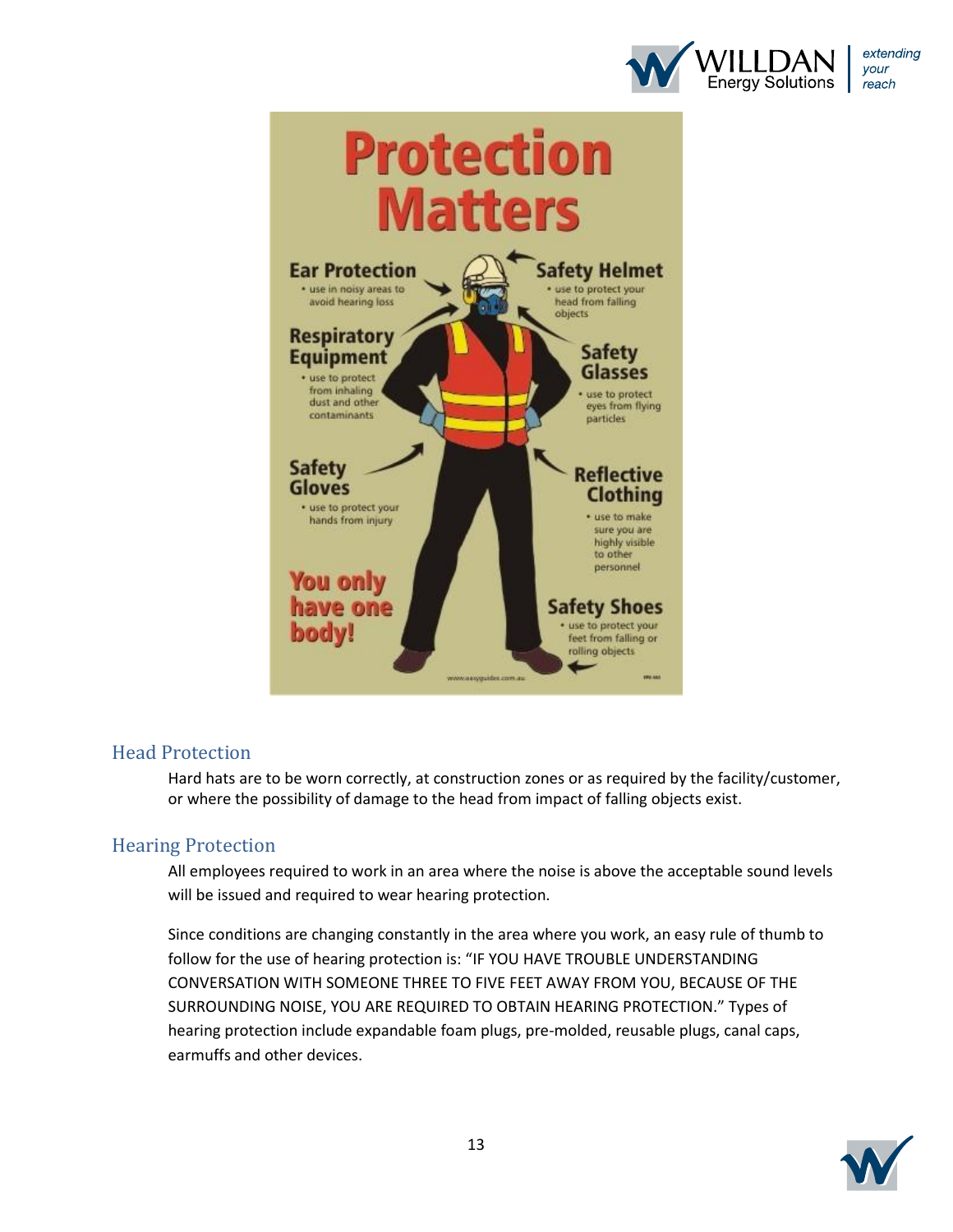

#### Foot Protection

Safety-toe footwear should be worn in any work environment where the feet can be exposed to being crushed by heavy objects. When going on site audits, footwear should be closed-toe and protect the whole foot with no exposed skin.

### Hand Protection

Hand protection comes in many different forms, sizes, materials, and in many cases, intended for a specific type of job. Make sure that when choosing gloves that you select the correct size and type for the job intended. Gloves are designed for use in different environments such as chemical, biological, temperature extremes, metal, wood, etc.;

### Clothing

- 1. Full-length trousers shall be worn.
- 2. Shirts with a minimum of tee‐shirt length sleeves shall be worn.
- 3. Gloves shall be worn where protection is needed against concrete, rough or sharp objects, hot materials, caustic or abrasive material, or chemicals which could harm the skin.
- 4. Tank tops, shirts cut off at the midriff, cutoffs, sweatpants, moon boots, sandals, sneakers, jogging shoes, etc., are prohibited. Subcontractors and visitors are required to maintain the same dress code.

### Fall Protection

- 1. A full body harness with a shock absorbing lanyard will be worn when working on unprotected, elevated platforms 6-feet above solid ground or above a temporary work platform or floor.
- 2. 100% tie off is required when working at or above six (6) feet. Compliance with this rule will require the use of two lanyards, life lines, or static lines.

### Ladders

- 1. An employee shall not use a ladder that has broken, loose, or cracked rungs, side rails or braces. If such conditions are noted, remove from service and notify the facility/customer so that the ladder may be repaired or replaced.
- 2. Ladders must be well secured at the top and of sufficient length to extend not less than 36 inches above any platform or landing for which they serve.
- 3. Employees shall not work on or above the third rung of an extension ladder or on the top two steps of a ladder. In that way the "belt buckle rule" will be in place, allowing the body to always stay inside the rails of the ladder.
- 4. Step ladders shall only be used in a fully open position.
- 5. When ascending or descending ladders, employees shall have hands free to grip the sides or rungs with both hands, and shall always be facing the ladder.
- 6. Ladders shall never be used as a platform, runway, or scaffold.

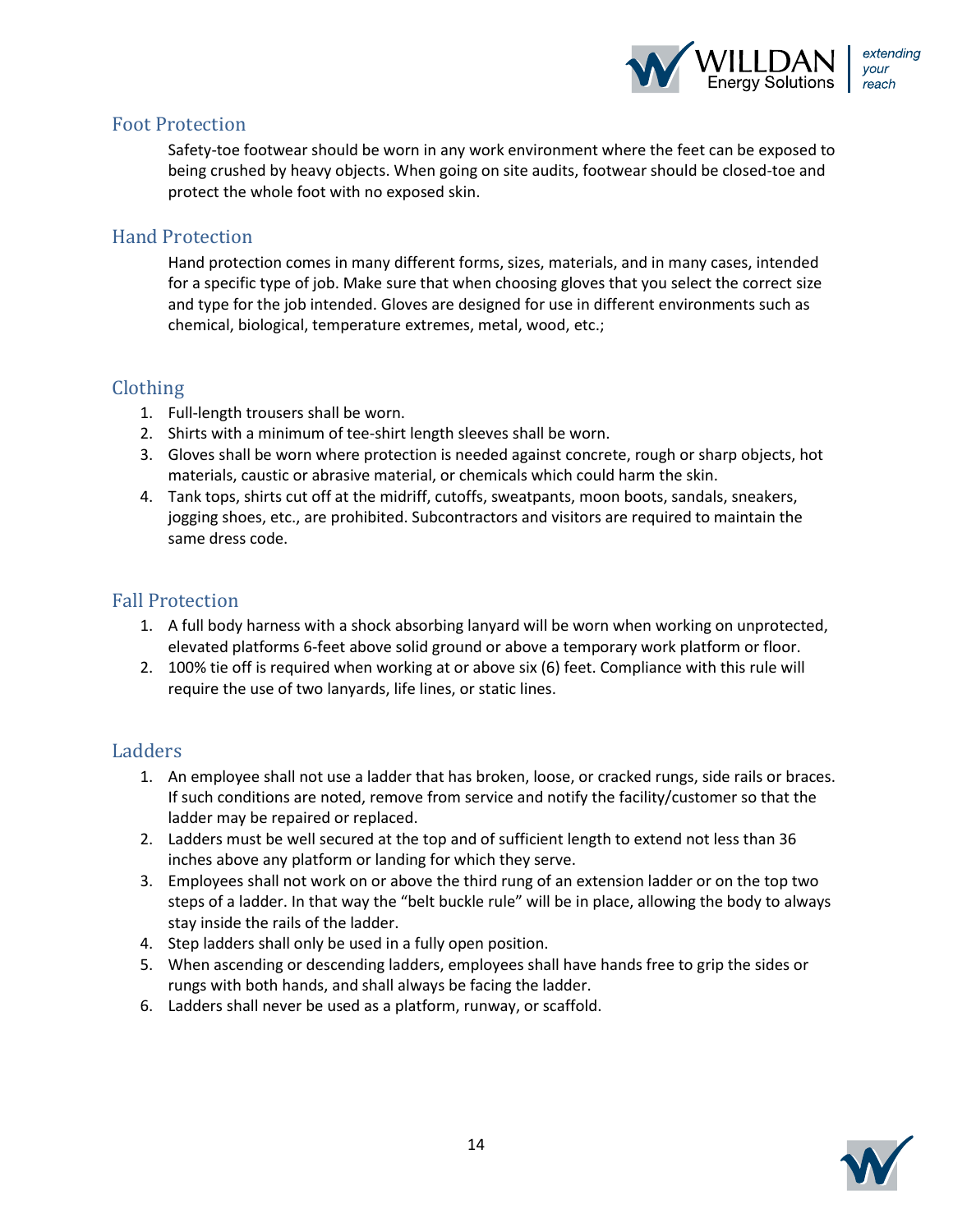

### Confined Spaces

- 1. Is a space large enough and so configured that an employee can barely enter and perform assigned work?
- 2. Has limited or restricted means for entry or exit (i.e., tanks, vessels, silos, storage bins, hoppers, vaults, or piles)
- 3. Is not designed for continuous employee occupancy.
- 4. Is four or more feet in depth.

#### PERMIT REQUIRED CONFINED SPACE

A confined space that has one or more of the following characteristics.

- 1. Contains or has a potential to contain hazardous atmosphere.
- 2. Contains a material that has the potential for engulfing any entrant.
- 3. Has a configuration that an entrant could be trapped or asphyxiated.
- 4. Contains other recognized serious safety or health hazards.

#### ENTRY WITHOUT A PERMIT, ATTENDANT, OR A NON‐PERMIT CONFINED SPACE

Confined spaces may be entered without the need for a written permit or attendant when the following conditions are not present. The space is determined not to be a permit requested confined space. This is determined when the following factors exist.

1. Oxygen in not less than 19.5 percent or more than 23.5 percent.

2. Toxic gasses are not present and if they are, the space ventilation can be mechanically maintained.

- 3. The space is not such, that the entrant could be trapped or asphyxiated.
- 4. Contains no other recognizable safety and health hazards.

5. Once the above has been determined, using the Confined Space Pre‐Entry Check List, a permit is not required. Post a sign at the entrance stating either of the following:

CAUTION – CONFINED SPACE – ENTRY PERMIT NOT REQUIRED

DANGER – CONFINED SPACE ENTRY PERMIT REQUIRED

To check for toxic gases and oxygen deficiency, use an enrichment monitor that samples O2 LFL, LEL, and PPM. The oxygen levels must be no less than 19.5 percent or more than 23.5 percent of permissible levels of LFL, LEL and PPM. Check OSHA Part 1926.

# Driver & Vehicle Safety

- 1. All current employees who drive on company business must provide WES with a current motor vehicle record (MVR). It is a WES policy and requirement for employment that every employee position with driving duties requires an MVR meeting the grading requirements stated below. This MVR policy applies both to drivers of company owned vehicles as well as employees using personal vehicles in the course of WES Company business.
- 2. MVRs will be examined prior to the start of employment and at least annually thereafter. Any job offers made to an employee‐candidate for a position with driving duties shall be contingent upon a current MVR meeting the required standards; continued employment in a position with driving duties also requires an MVR meeting the standards outlined below.
- 3. The standards for MVRs are as follows:

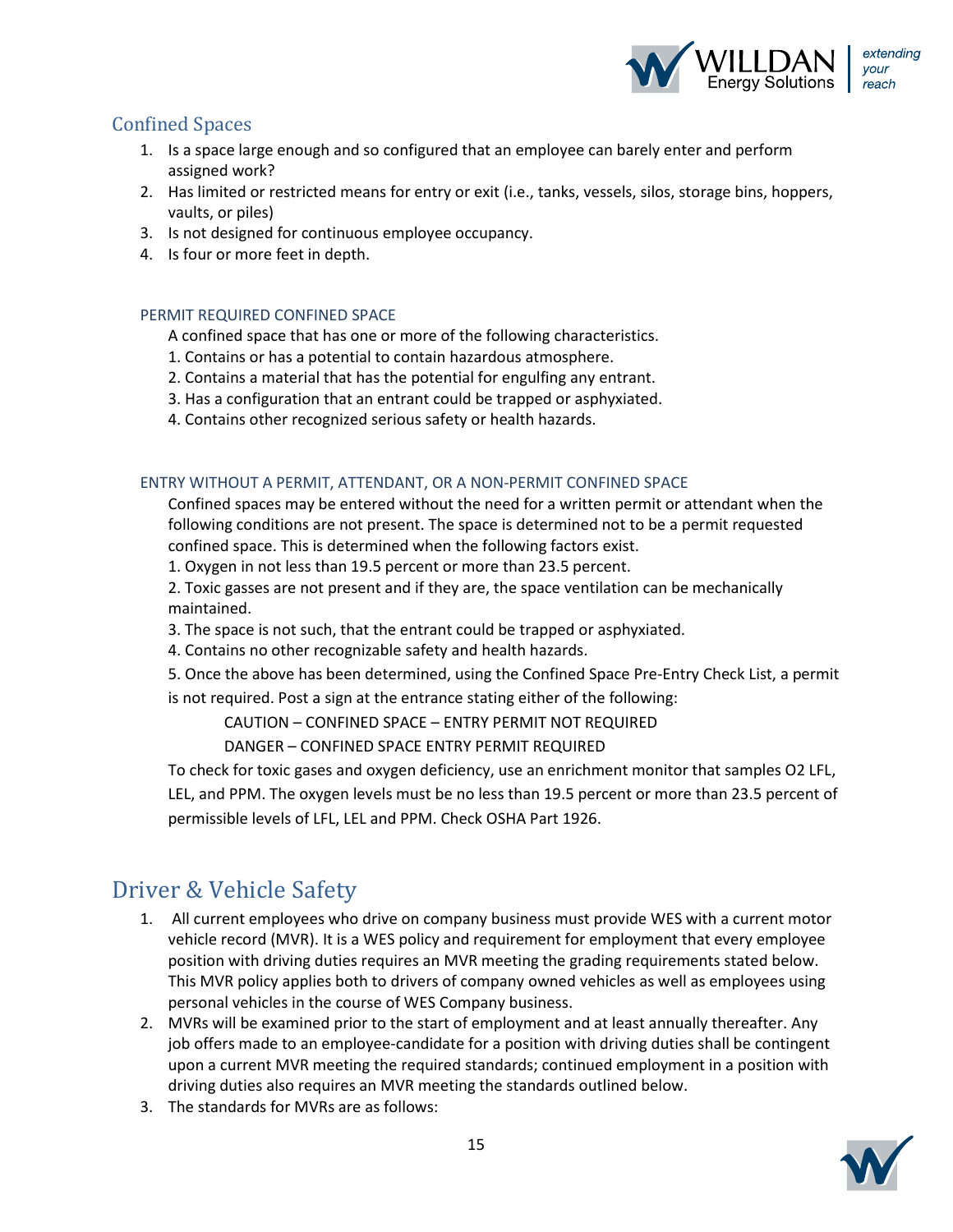

- a. All operators must have a valid driver's license for at least three years.
- b. No employee will be authorized driving duties with a "borderline" or "poor" MVR. MVRs will be graded based on the criteria table, as minimum requirements.
- c. Driving records must remain "acceptable" or "clear", as graded on the criteria table, for continued employment in positions with driving duties.

Each driver is responsible for the actual possession, care and use of an WES company vehicle and personal vehicle when used for WES business. Therefore, a driver's responsibilities include, but are not limited to the following:

- 1. Operation of the vehicle in a manner consistent with reasonable practices that avoid abuse, theft, neglect or disrespect of the equipment.
- 2. Obey all traffic laws.
- 3. The use of seat belts and shoulder harness is mandatory for drivers and passengers.
- 4. Adhering to manufacturer's recommendations regarding service, maintenance and inspection.
- 5. Vehicles should not be operated with any defect that would prevent safe operation.
- 6. Attention to and practice of safe driving techniques and adherence to current safety requirements.
- 7. Restricting the use of vehicles to authorized driver only (for company vehicles).
- 8. Reporting the occurrence of moving violations.
- 9. Accurate, comprehensive and timely reporting of all accidents by an authorized driver and thefts of a company vehicle to the company Safety Director.

### ACCIDENTS INVOLVING COMPANY VEHICLES

In the event of an accident:

- 1. Do not admit negligence or liability.
- 2. Do not attempt settlement, regardless of how minor.
- 3. Get name, address and phone number of injured person and witness if possible.

4. Exchange vehicles' identification, insurance company name and policy numbers with the other driver.

5. Take a photograph of the scene of accident if possible.

6. Call the police if injury to others is involved. You may want to call police even if there are no injuries.

7. Complete the accident report in your vehicle.

8. Turn all information over to your Safety Director within 24 hours.

#### PREVENTABLE ACCIDENTS

- 1. A preventable accident is defined as any accident involving a company vehicle whether being used for company or personal use – or any vehicle while being used on company business that results in property damage and/or personal injury, and in which the driver in question failed to exercise every **reasonable precaution** to prevent the accident.
- 2. Classification of preventable accidents:
	- a. Following too close.
	- b. Driving too fast for conditions
	- c. Failure to observe clearances.

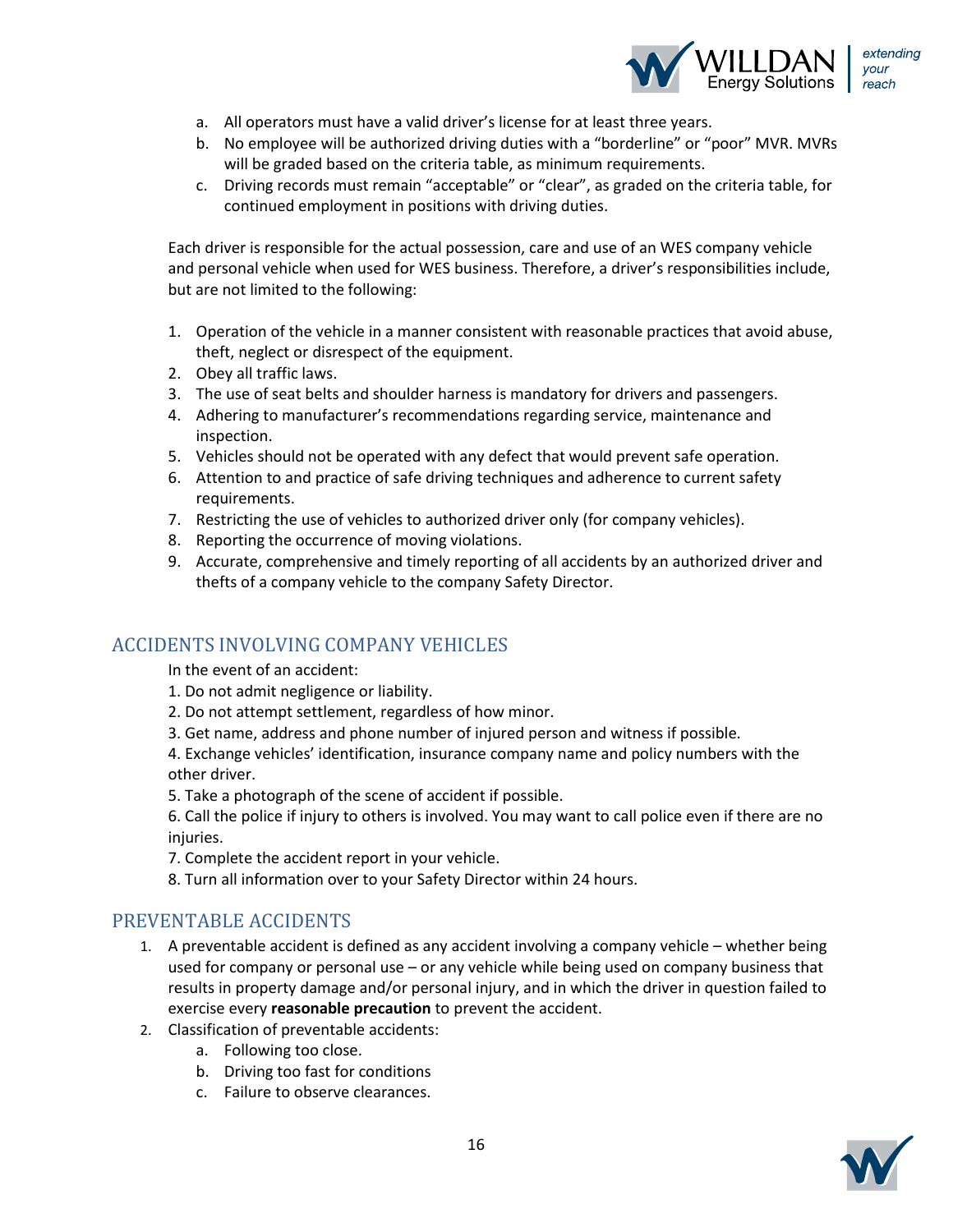

- d. Failure to obey signs.
- e. Improper turns.
- f. Failure to observe signals from other drivers.
- g. Failure to reduce speed.
- h. Improper parking
- i. Improper passing.
- j. Failure to yield.
- k. Improper backing.
- l. Failure to obey traffic signals or directions.
- m. Exceeding the posted speed limit.
- n. Driving While Intoxicated (DWI) or Driving Under the Influence (DUI) or similar charges.

### IF YOU ARE INVOLVED IN AN ACCIDENT:

- 1. **Stop at Once!** Check for personal injuries and send for an ambulance, if needed. Do not leave the scene, but ask for the assistance of bystanders.
- 2. **If Fire or Smoke is Present,** evacuate vehicle occupants to a safe location. If stalled on a railroad track, evacuate occupants to a safe location away and at a right angle from the tracks.
- 3. **If Fire, Smoke or Spilled Fuel is Present,** send for the fire department. Do not leave the scene; ask a bystander to call the fire department. If possible, use a spill kit to absorb the spill.
- 4. **Protect the Scene.** Set emergency warning devices to prevent further injury or damage. Secure your vehicle and its contents from theft.
- 5. **Secure Assistance** of the police whenever possible. Record names and badge numbers.
- 6. **Record Names, Addresses and Phone Numbers** of all witnesses, whether injured and driver(s) and their passengers. Record vehicle license numbers.
- 7. **Do Not Argue!** Make no statement except to the proper authorities. Sign only official police reports. Do not make statements regarding the operating condition of your vehicle and do not admit to fault.
- 8. **Report the Incident to Your Dispatcher/Supervisor IMMEDIATELY** after first aid has been given, authorities have been notified, the scene has been protected and you are able to do so.
- 9. **Complete the Incident Report** at the scene as thoroughly as possible. Exchange insurance information only with other involved driver(s).
- 10. **If You Strike an Unattended Vehicle** and cannot locate the owner, leave a note with your name and phone number, get the vehicle description VIN number and license plate number.

## Types of Hazards in The Workplace:

The following are examples of typical hazards you may encounter in the workplace:

x**Chemicals** are used in every aspect for a workplace. Chemicals that the trades worker might use can be different than chemicals an office worker uses. However, it you are not trained on proper usage, storage and safety procedures for chemicals, then you are putting yourself in danger.

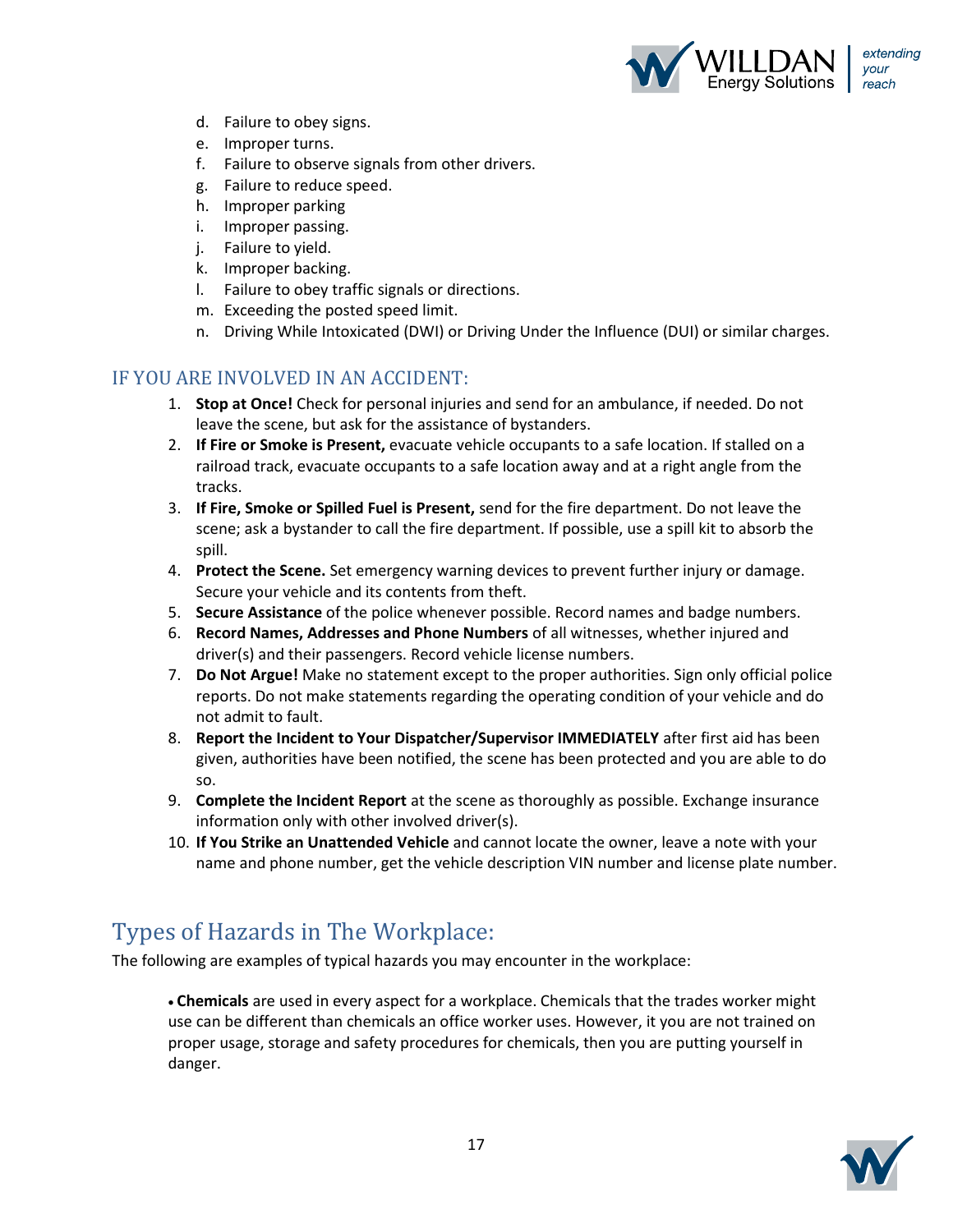

x**Electrical cords** can pose a hazard if they are damaged or frayed. This hazard can be reduced by inspecting electrical cords and removing damaged cords at once.

x**Ergonomic issues** can exist at workstations if proper adjusting has not been completed. Items like your chair, keyboard, mouse, monitor, etc. can potentially cause harm if the task is not fitted to the user. Additional information and assistance can be provided by Human Resources.

x**Fire and explosion hazards** can exist at any location with storage of large amount of combustibles, flammable solids or liquids and explosive material;

x**Furniture** and the layout of the furniture can pose a hazard if not properly placed or arranged in your office. Problems that furniture can cause are blocked or difficult means of exit, and tripping hazards.

x**Hand powered tools and equipment** can pose many hazards if not used properly. Always use the correct tool for the task intended. These types of tools can cause pinch hazards, lacerations, punctures, and contusions if not used correctly.

x**Housekeeping** is the number one accident prevention action and is everyone's responsibility in the workplace. Keeping the floors clear from tripping hazards, cleaning the break room or lunch area, not overfilling your waste basket, and reporting broken or damage equipment are all components of good housekeeping;

x**Office equipment** (copiers, paper cutters, shredders) can pose a real hazard if you are not trained on how to maintain the equipment. Examples of hazards that office equipment can pose are hot surfaces, sharp parts, and pinch points (areas were body parts can become caught);

x**Slips, trips, falls** are one of the leading causes of injuries in the workplace. The probability of them occurring can be reduced by practicing good housekeeping. If you see something on the floor that can cause a person to slip, trip and fall, pick it up. If the hazard on the floor is a substance that you need help with, block off the area to keep people from entering and contact your supervisor.

# Preventing Slips, Trips and Falls

Slips, trips, and falls are the leading injury causing events in any workplace. It is also one of the most avoidable injuries in a workplace. Simple steps, like good housekeeping and being aware of your surroundings, can help reduce your chances of becoming injured by a slip, trip, or fall.

• Level surfaces can cause tripping hazards if you are not aware of your surroundings. Even though the surface is level, other objects such as curbs, planters, speed bumps and other protrusions can still be present;

• Elevated surfaces - standing on chairs, working on a ladder, falling up or down stairs are examples of elevated surfaces that can cause an injury;

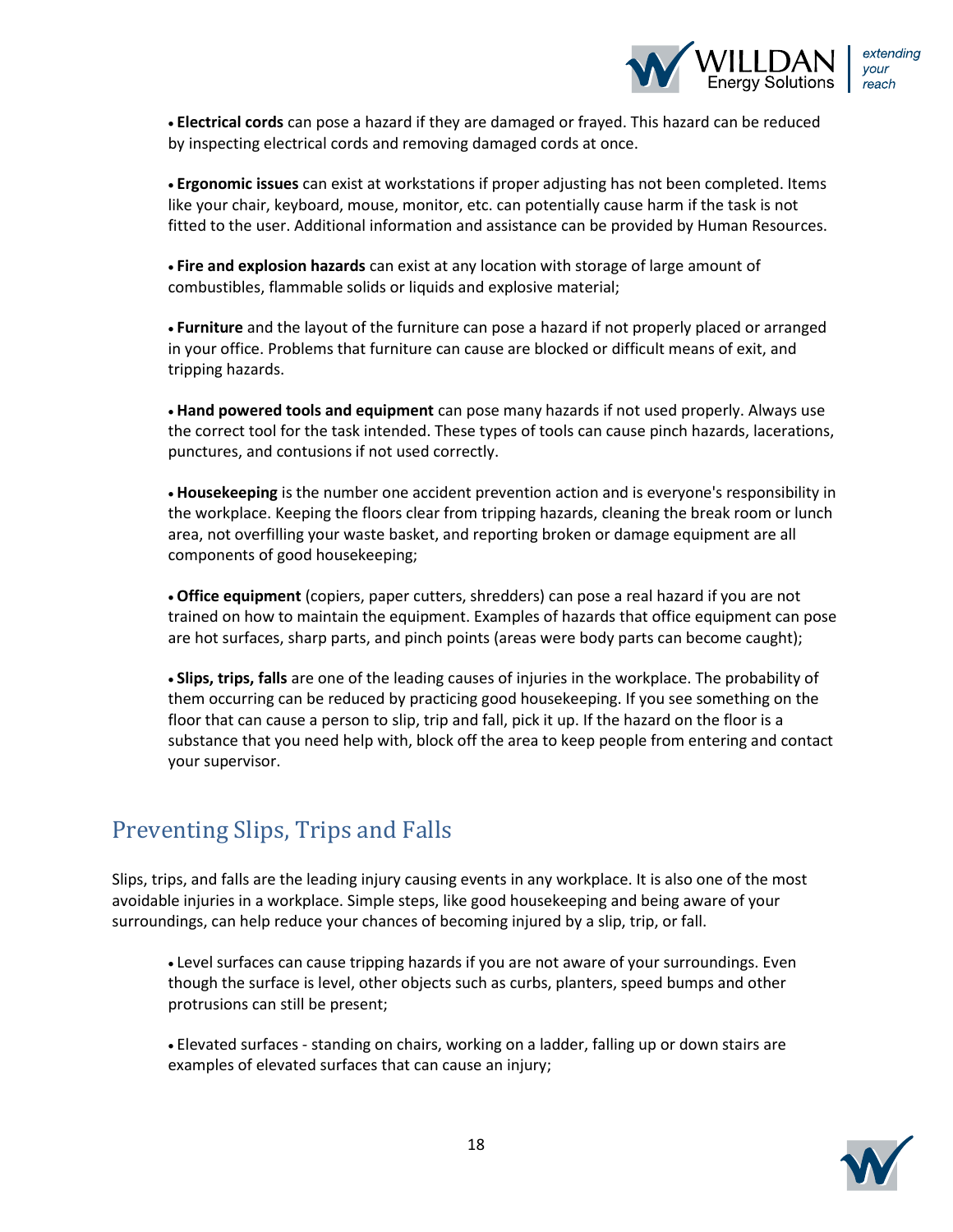

• Parking lots with curbs, parking wheel stops, oil patches, and loose gravel or asphalt can all cause tripping and slip hazards in a parking lot;

• Transition surfaces, such as street to curb or smooth surface to rough surface like rocks, gravel and sand;

xElectrical cords, furniture, chairs, boxes and other miscellaneous items can create tripping hazards in aisles;

• Walk with caution on wet surfaces as they may have become increasingly slippery when they are wet with any type of substance;

• Use the handrail when provided to help maintain balance while both ascending and descending stairs. Also use handrails while carrying items in your other hand;

• Report unsafe conditions to your supervisor or EH&S as soon as they are noticed. Don't assume that just because you saw it and did not get hurt, that someone else will have the same luck;

• Hold on to something solid when attempting to sit or while you stand from a sitting position;

• Use approved step stools and ladders in the workplace. If the ladder seems damaged or does not fit the task at hand, don't attempt to do the task until you have located a different ladder. Report all unsafe ladders to your supervisor;

• Wear the most appropriate shoes for your work environment. When going on site audits, footwear should be closed-toe and protect the whole foot with no exposed skin

• Wipe up spills as soon as they are noticed. If you are required to leave the area to get supplies or call for additional help, attempt to block off the area to prevent others from entering the area;

• Always walk, don't run. Awareness is the key to preventing injuries.

# Office Safety

### Ergonomics

Ergonomics is defined as fitting the workstation or task to the worker by modifying or redesigning the job, workstation, tool or environment. Workstation design can have a big impact on employee's health and well-being. There are a multitude of discomforts which can result from ergonomically incorrect computer workstation setups. The most common complaints relate to the neck, shoulders, and back. Others concern the arms and hands and occasionally the eyes. For example, poor chairs and/or bad postures can cause lower back strain; or a chair that is too high can cause circulation loss in legs and feet. Certain common characteristics of Video Display Terminals (VDT) have been identified and associated with increased risk of musculoskeletal problems. VDT considerations should include:

• Design of the workstation;

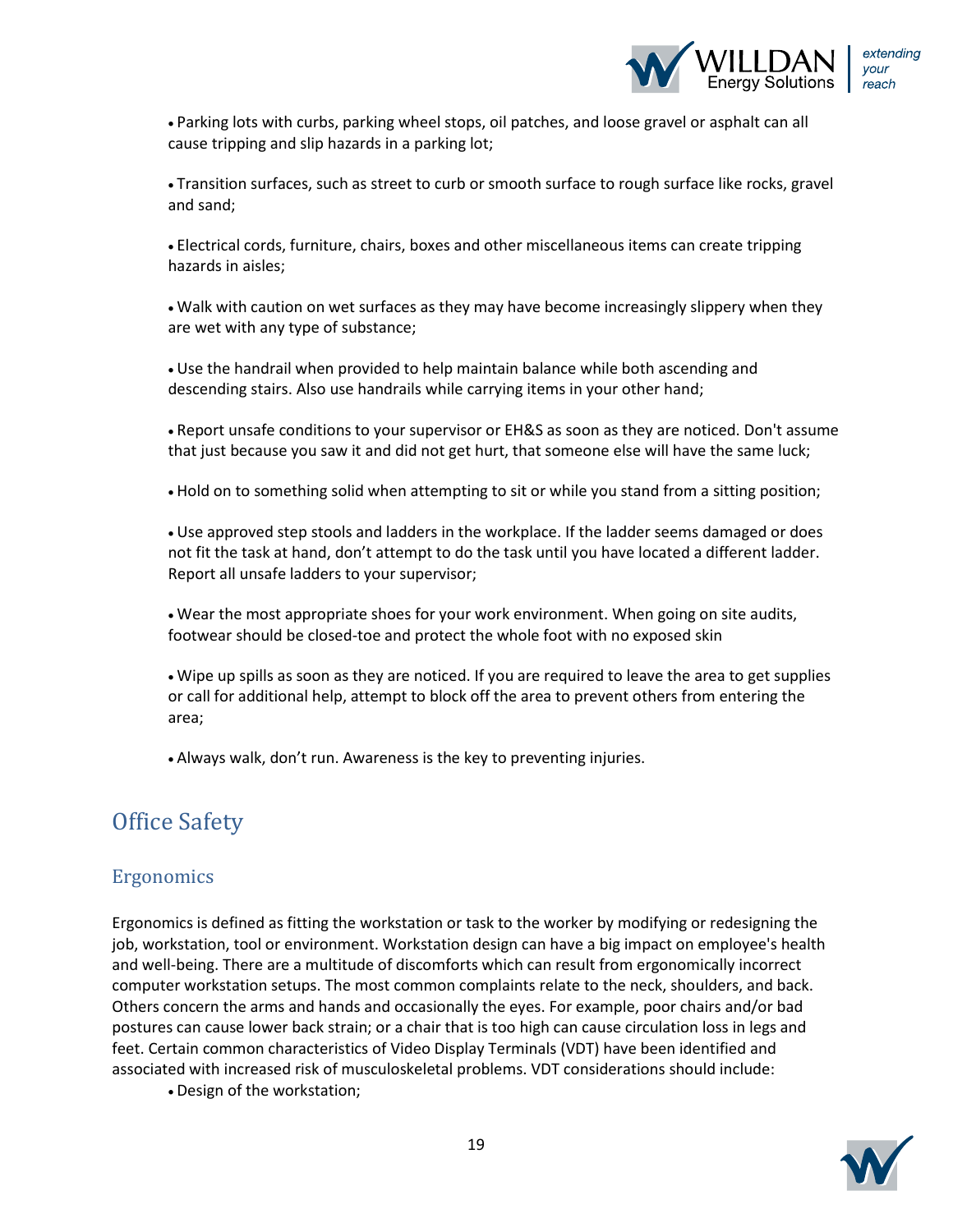

- Nature of the task:
- Repetitiveness of the job;
- Degree of postural constraint;
- Work pace;
- xWork/rest schedules;
- xPersonal attributes of individual workers.

The key to comfort is in maintaining the body in a relaxed, neutral position. The ideal work position is to have the arms hanging relaxed from the shoulders. If a keyboard is used, arms should be bent at right angles at the elbow, with the hands held in a straight line with forearms and elbows close

### Back Injury Prevention

Proper lifting techniques are critical to back safety, but perhaps more important is proper planning. Before you lift that box, or tool, or piece of equipment, take a moment to consider your action:

- Do you need to lift the item manually?
- How heavy is it?
- Where are you moving the item from?
- Where are you moving it to?
- What route do you have to follow?

Many times the item you are moving could be moved with a piece of equipment - a dolly, a hand truck, or a forklift. Consider using mechanical help wherever possible. If the item needs to be moved manually, and it is heavy and/or awkward, ask for help. When using mechanical help, remember to push, do not pull. When moving an item from a hard-to-reach place, be sure to position yourself as close to the load as possible. Slide it out to get it closer, and be sure that you have adequate room for your hands and arms. Be aware of adjacent obstructions, on either side, above and below the load. Think about where the item will be placed once you've lifted it – remember plan ahead.

Most back injuries are avoidable if employees make the correct lifting choices. Moderation and balance are important considerations in care and maintenance of your back. By correcting proportions of strength, flexibility, and overall quality of life you can eliminate or minimize back injuries. You need to exercise, eat right, and stretch as often as possible to help prevent injuries, and to recover more quickly if you do get injured.

Most back injuries can be attributed to one of these five causes:

- Posture;
- Body mechanics/work habits;
- Stressful living;
- Loss of flexibility;
- Poor conditioning.

## Use Proper Lifting Techniques

Also consider that not all back injuries are a result of sudden trauma - most are cumulative in nature, where a repeated minor injury has flared up, or continued use of a heavy tool in the same position has

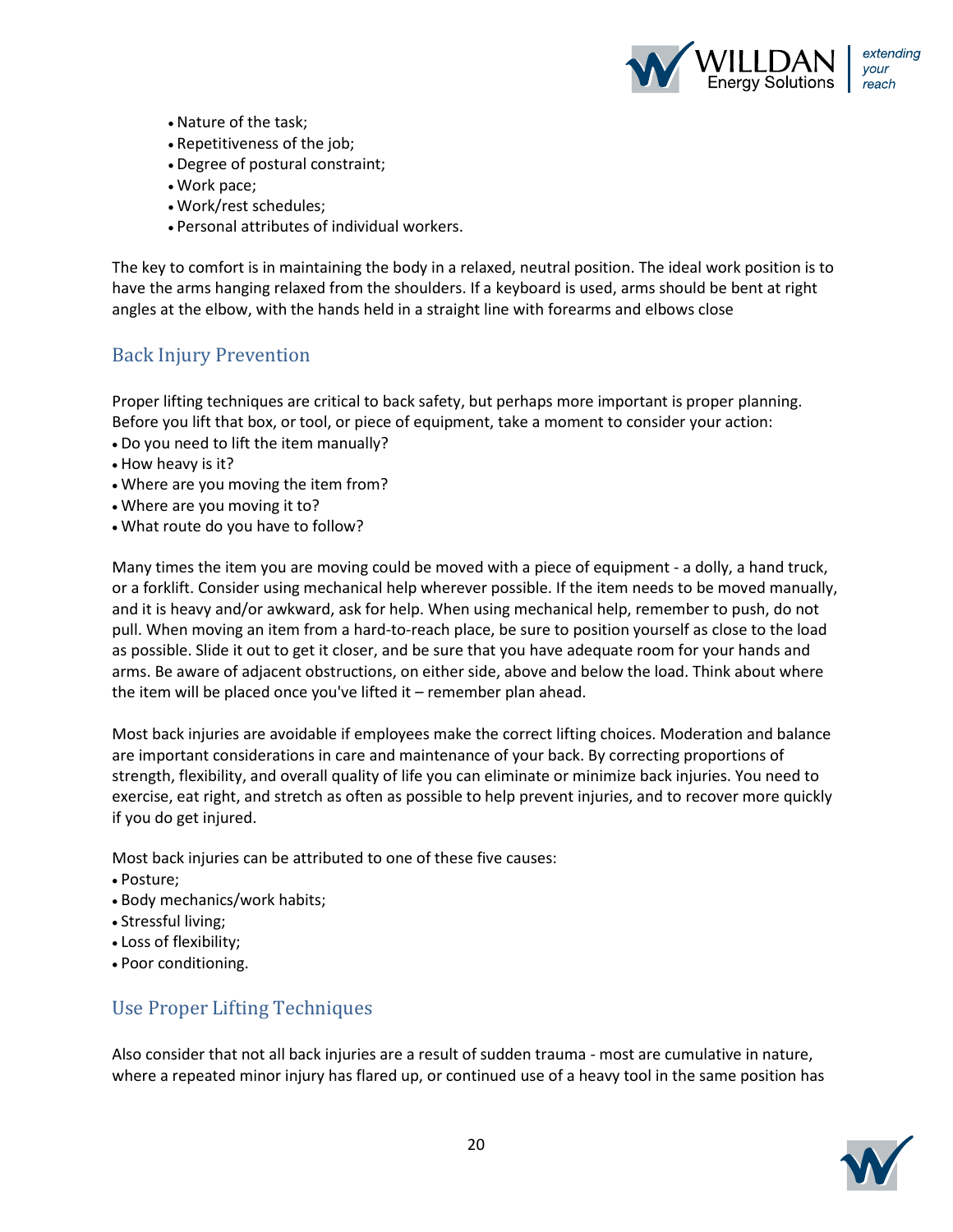

caused pain, or a great deal of time is spent in the same position. Familiarize yourself with, and practice these techniques when lifting items on the job and at home:

- Plan your lift;
- Stand with your feet apart, alongside the object to be lifted;
- Squat down, getting as close to the load as possible;
- Get a good grip on the object;
- Lift with your legs, not your back;
- Keep the object close to your body;
- Center the weight over your feet;
- Avoid twisting.



# Electronic Office Equipment Hazards

#### x**Unsafe/Non-Approved Equipment**

All poorly maintained or unsafe, poor quality, non-rated (Underwriters Laboratory) coffee makers, radios, lamps, space heaters, etc. (often brought in or provided by employees) should not be used. Such appliances can develop electrical shorts creating fire and/or shock hazards. Equipment and cords should be inspected regularly, and a qualified individual should make repairs.

#### x**Live Parts Unguarded**

Wall receptacles should be designed and installed so that no current-carrying parts will be exposed. All receptacle cover plates should be kept tight to eliminate the possibility of shock. All broken and/or cracked cover plates, as well as any unsafe electrical conditions should be reported to Management immediately.

x**Working on "Live Equipment"** Disconnect electrical equipment before cleaning, adjusting, or applying flammable solutions. If a guard is removed to clean or repair parts, replace it before testing the equipment and returning the equipment to service.

#### x**Blocking Electrical Panel Doors**

If an electrical malfunction should occur, the panel door, and anything else in front of the door will become very hot. Electrical panel doors should always be kept closed, to prevent "electrical flashover" in the event of an electrical malfunction and nothing can be stored within 30" of the panels.